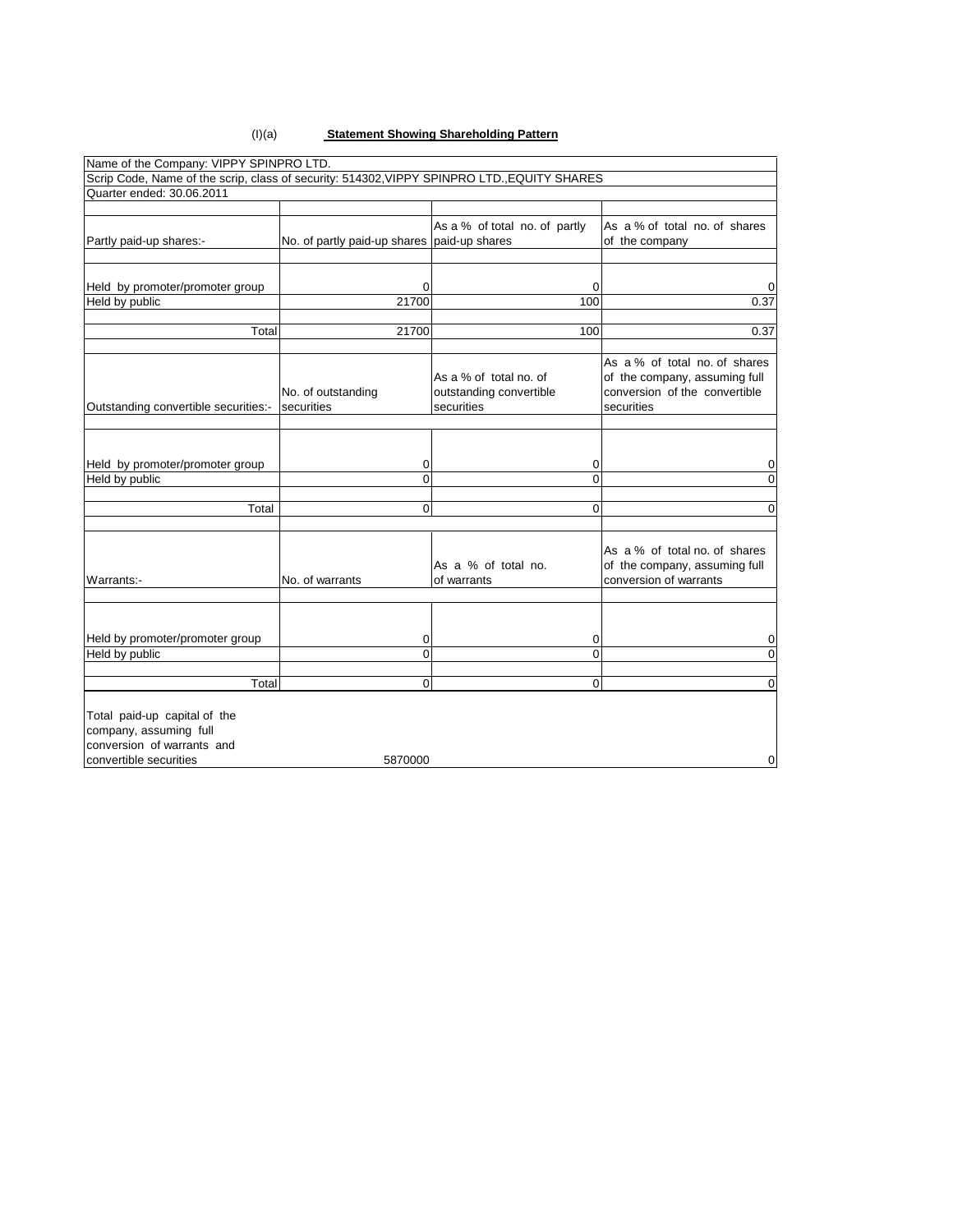| <b>Category</b> code | Category of<br>Shareholder                                                                  | Number of<br><b>Shareholders</b> | <b>Total number</b><br>of shares | Number of<br>shares held in<br>dematerialized |                                      | Total shareholding as a percentage of<br>total number of shares | Shares Pledged or otherwise encumbered |                          |
|----------------------|---------------------------------------------------------------------------------------------|----------------------------------|----------------------------------|-----------------------------------------------|--------------------------------------|-----------------------------------------------------------------|----------------------------------------|--------------------------|
|                      |                                                                                             |                                  |                                  | form                                          | As a<br>percentage                   | As a percentage of<br>$(A+B+C)$                                 | Number of shares                       | As a percentage          |
| $\bf(I)$             | (II)                                                                                        | (III)                            | (IV)                             | (V)                                           | $of(A+B)$<br>(VI)                    | (VII)                                                           | (VIII)                                 | $(IX) = (VIII)/(IV)*100$ |
| (A)                  | <b>Shareholding of Promoter and</b>                                                         |                                  |                                  |                                               |                                      |                                                                 |                                        |                          |
| $\mathbf{1}$         | <b>Promoter Group</b><br>Indian                                                             |                                  |                                  |                                               |                                      |                                                                 |                                        |                          |
| (a)                  | Individuals/ Hindu Undivided                                                                |                                  |                                  |                                               |                                      |                                                                 |                                        |                          |
|                      | Family                                                                                      | 10                               | 2793938                          | 2785938                                       | 47.60                                | 47.60                                                           | N.A.                                   | N.A.                     |
| (b)                  | Central Government/ State<br>Government(s)                                                  |                                  |                                  |                                               |                                      |                                                                 |                                        |                          |
| (c)                  | <b>Bodies Corporate</b>                                                                     | -1                               | 102062                           | 102062                                        | 0.00<br>1.74                         | 0.00<br>1.74                                                    | N.A.<br>N.A.                           | N.A.<br>N.A.             |
| (d)                  | Financial Institutions/ Banks                                                               |                                  |                                  |                                               | 0.00                                 | 0.00                                                            | N.A.                                   | N.A.                     |
| (e)                  | Any Others(Specify)                                                                         |                                  |                                  |                                               | 0.00                                 | $0.00\,$                                                        | N.A.                                   | N.A.                     |
|                      | Sub Total $(A)(1)$                                                                          | 11                               | 2896000                          | 2888000                                       | 49.34                                | 49.34                                                           | N.A.                                   | N.A.                     |
| $\mathbf 2$          | Foreign                                                                                     |                                  |                                  |                                               |                                      |                                                                 |                                        |                          |
| (a)                  | <b>Individuals</b> (Non-Residents<br>Individuals/                                           |                                  |                                  |                                               |                                      |                                                                 |                                        |                          |
| (b)                  | Foreign Individuals)<br><b>Bodies Corporate</b>                                             |                                  |                                  |                                               | $\boldsymbol{0}$                     | $\boldsymbol{0}$                                                | N.A.                                   | <b>N.A.</b>              |
| (c)                  | Institutions                                                                                |                                  |                                  |                                               | $\boldsymbol{0}$                     | $\overline{0}$                                                  | N.A.                                   | N.A.                     |
| (d)                  | Any Others(Specify)                                                                         |                                  |                                  |                                               | $\boldsymbol{0}$                     | $\boldsymbol{0}$                                                | N.A.                                   | N.A.                     |
|                      | Sub Total $(A)(2)$                                                                          |                                  |                                  |                                               | $\boldsymbol{0}$                     | $\boldsymbol{0}$                                                | <b>N.A.</b>                            | N.A.                     |
|                      | <b>Total Shareholding of Promoter</b>                                                       | $\bf{0}$                         | $\bf{0}$                         | $\bf{0}$                                      | $\bf{0}$                             | $\bf{0}$                                                        | N.A.                                   | N.A.                     |
|                      | and Promoter Group $(A)=$<br>$(A)(1)+(A)(2)$                                                | 11                               | 2896000                          | 2888000                                       | 49.34                                | 49.34                                                           | <b>N.A.</b>                            | N.A.                     |
| <b>(B)</b>           | <b>Public shareholding</b>                                                                  |                                  |                                  |                                               |                                      |                                                                 |                                        |                          |
| $\mathbf{1}$         | <b>Institutions</b>                                                                         |                                  |                                  |                                               |                                      |                                                                 |                                        |                          |
| (a)                  | Mutual Funds/ UTI                                                                           | 3                                | 3800                             | $\mathbf{0}$                                  | 0.06                                 | 0.06                                                            |                                        |                          |
| (b)                  | Financial Institutions <sup>'</sup> Banks                                                   | $\mathbf{0}$                     | $\boldsymbol{0}$                 | $\mathbf{0}$                                  | 0.00                                 | 0.00                                                            |                                        |                          |
| (c)                  | Central Government/ State<br>Government(s)                                                  | $\mathbf{0}$                     | $\boldsymbol{0}$                 | $\mathbf{0}$                                  | 0.00                                 | 0.00                                                            |                                        |                          |
| (d)                  | Venture Capital Funds                                                                       | $\theta$                         | $\boldsymbol{0}$                 | $\boldsymbol{0}$                              | 0.00                                 | 0.00                                                            |                                        |                          |
| (e)                  | <b>Insurance Companies</b>                                                                  | $\mathbf{0}$                     | $\boldsymbol{0}$                 | $\boldsymbol{0}$                              | 0.00                                 | 0.00                                                            |                                        |                          |
| (f)                  | Foreign Institutional Investors                                                             | $\mathbf{0}$                     | $\boldsymbol{0}$                 | $\mathbf{0}$                                  | 0.00                                 | 0.00                                                            |                                        |                          |
| (g)                  | Foreign Venture Capital Investors                                                           |                                  |                                  |                                               |                                      |                                                                 |                                        |                          |
|                      |                                                                                             | $\mathbf{0}$                     | $\boldsymbol{0}$                 | $\mathbf{0}$                                  | 0.00                                 | 0.00                                                            |                                        |                          |
| (h)                  | Any Other (specify)<br>Sub-Total $(B)(1)$                                                   | $\mathbf{0}$                     | $\boldsymbol{0}$                 | $\mathbf{0}$                                  | 0.00                                 | 0.00                                                            |                                        |                          |
| $\boldsymbol{2}$     |                                                                                             | 3                                | 3800                             | $\bf{0}$                                      | 0.06                                 | 0.06                                                            |                                        |                          |
|                      | Non-institutions                                                                            |                                  |                                  |                                               |                                      |                                                                 |                                        |                          |
| (a)<br>(b)           | <b>Bodies Corporate</b><br>Individuals                                                      | 64                               | 335298                           | 322198                                        | 5.71                                 | 5.71                                                            |                                        |                          |
|                      |                                                                                             |                                  |                                  |                                               |                                      |                                                                 |                                        |                          |
|                      | Individuals -i. Individual<br>shareholders holding nominal<br>share capital up to Rs 1 lakh | 9093                             | 1959364                          | 962494                                        | 33.38                                | 33.38                                                           |                                        |                          |
| $\mathbf{i}$<br>ii   | ii. Individual shareholders holding                                                         |                                  |                                  |                                               |                                      |                                                                 |                                        |                          |
|                      | nominal share capital in excess<br>of Rs. 1 lakh.                                           |                                  |                                  |                                               |                                      |                                                                 |                                        |                          |
| (c)                  | Any Other (NRI & OCB)                                                                       | 13                               | 385832                           | 298032                                        | 6.57                                 | 6.57                                                            |                                        |                          |
| $(c-i)$              | Any Other (Clearing Member)                                                                 | 423                              | 276193                           | 68793                                         | 4.71                                 | 4.71                                                            |                                        |                          |
|                      | Sub-Total (B)(2)                                                                            | 8<br>9601                        | 13513<br>2970200                 | 13513<br>1665030                              | 0.23<br>50.60                        | 0.23<br>50.60                                                   |                                        |                          |
|                      |                                                                                             |                                  |                                  |                                               |                                      |                                                                 |                                        |                          |
|                      | <b>Public Shareholding</b><br>Total<br>$(B)=(B)(1)+(B)(2)$                                  | 9604                             | 2974000                          | 1665030                                       | 50.66                                | 50.66                                                           |                                        |                          |
|                      | TOTAL $(A)+(B)$                                                                             | 9615                             | 5870000                          | 4553030                                       | 100.00                               | 100.00                                                          |                                        |                          |
| $\mathbf C$          | Shares held by Custodians and<br>against which Depository                                   | $\mathbf{0}$                     | $\mathbf{0}$                     |                                               |                                      |                                                                 |                                        |                          |
| $\mathbf{1}$         | Receipts have been issued<br>Promoter &Promoter Group                                       |                                  | $\boldsymbol{0}$                 | $\mathbf{0}$<br>$\boldsymbol{0}$              | $\boldsymbol{0}$<br>$\boldsymbol{0}$ | $\mathbf{0}$                                                    |                                        |                          |
| $\sqrt{2}$           | Public                                                                                      | $\theta$                         | $\mathbf{0}$                     | $\mathbf{0}$                                  | $\boldsymbol{0}$                     | $\boldsymbol{0}$                                                |                                        |                          |
|                      |                                                                                             |                                  |                                  |                                               | $\boldsymbol{0}$                     |                                                                 | N.A.                                   | N.A.                     |
|                      | Sub-Total(C)<br>GRAND TOTAL (A)+(B)+(C)                                                     | $\mathbf 0$<br>9615              | $\mathbf 0$<br>5870000           | $\mathbf 0$<br>4553030                        | $\mathbf 0$<br>100                   | $\mathbf 0$<br>100                                              | $\pmb{0}$<br>$\mathbf 0$               | $\pmb{0}$<br>$\pmb{0}$   |
|                      |                                                                                             |                                  |                                  |                                               |                                      |                                                                 |                                        |                          |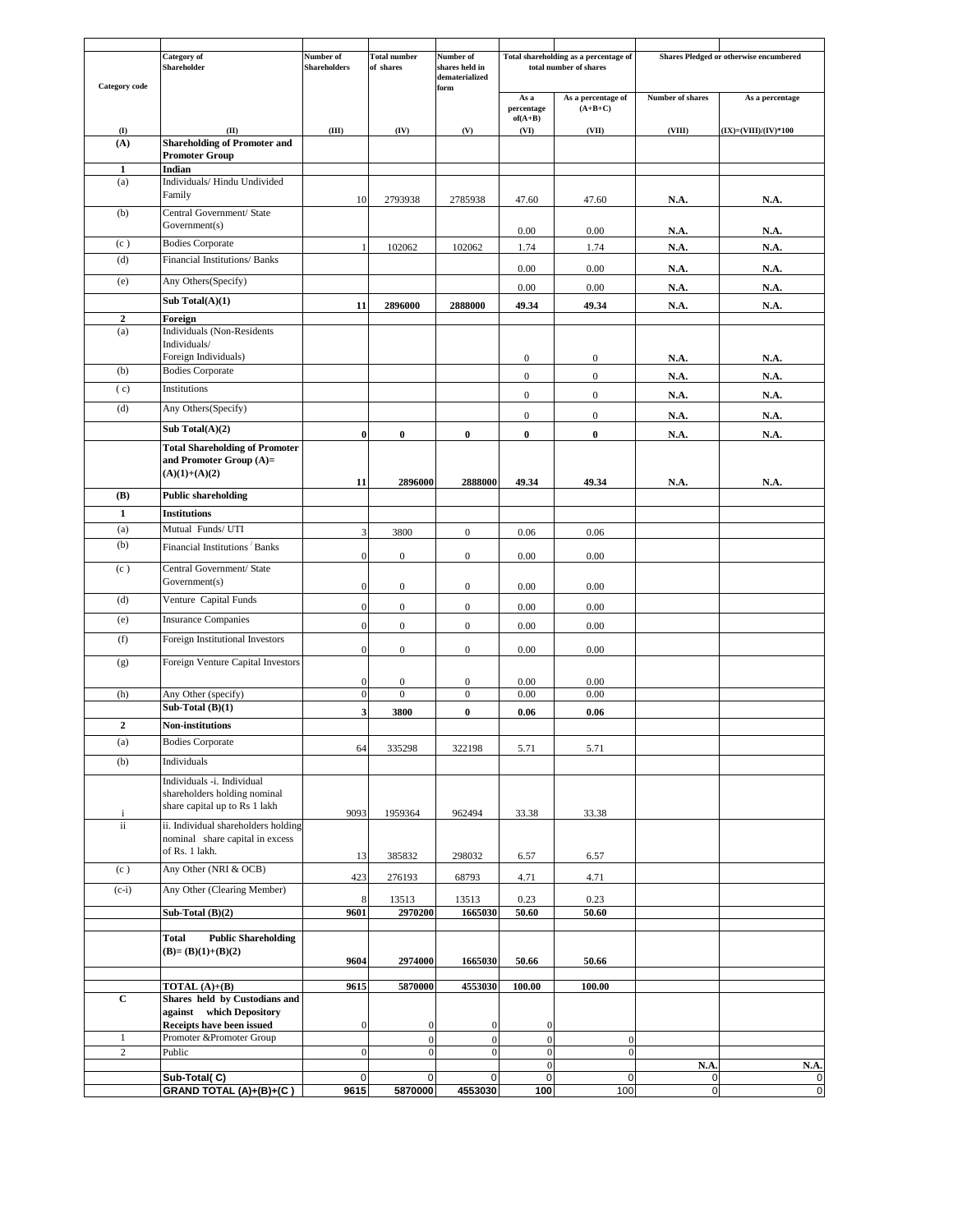## **(I)(b) Statement showing Shareholding of persons belonging to the category ìPromoter and Promoter Groupî**

| Sr. No.        | Name of the shareholder      | <b>Total shares held</b> |                                                 |               | Shares pledged or otherwise encumbered |                                                                |  |  |
|----------------|------------------------------|--------------------------|-------------------------------------------------|---------------|----------------------------------------|----------------------------------------------------------------|--|--|
|                |                              | <b>Number of shares</b>  | As a $%$ of<br>grand total<br>$(A) + (B) + (C)$ | <b>Number</b> | As a<br>percentage                     | As a % of grand total<br>$(A)+(B)+(C)$ of sub-clause<br>(I)(a) |  |  |
| (I)            | (II)                         | (III)                    | (IV)                                            | (V)           | $(VI)=$<br>$(V)/(III)*100$             | (VII)                                                          |  |  |
|                | <b>USHA MUTHA</b>            | 681768                   | 11.61                                           | N.A.          | N.A.                                   | N.A.                                                           |  |  |
| 2              | <b>SUNITA MUTHA</b>          | 461400                   | 7.86                                            | N.A.          | N.A.                                   | N.A.                                                           |  |  |
| 3              | <b>CHANDRAKALA MUTHA</b>     | 259550                   | 4.42                                            | N.A.          | N.A.                                   | N.A.                                                           |  |  |
| $\overline{4}$ | PRANEET MUTHA                | 521050                   | 8.88                                            | N.A.          | N.A.                                   | N.A.                                                           |  |  |
| 5              | PIYUSH MUTHA                 | 521750                   | 8.89                                            | N.A.          | N.A.                                   | N.A.                                                           |  |  |
| 6              | <b>SUNGEM IMPEX PVT.LTD.</b> | 102062                   | 1.74                                            | N.A.          | N.A.                                   | N.A.                                                           |  |  |
| 7              | PRITI MUTHA                  | 101496                   | 1.73                                            | N.A.          | N.A.                                   | N.A.                                                           |  |  |
| 8              | PIYUSH MUTHA (HUF)           | 104491                   | 1.78                                            | N.A.          | N.A.                                   | N.A.                                                           |  |  |
| 9              | VIMAL CHAND MUTHA(HUF)       | 93285                    | 1.59                                            | N.A.          | N.A.                                   | N.A.                                                           |  |  |
| 10             | <b>KSHITIJ MUTHA</b>         | 7000                     | 0.12                                            | N.A.          | N.A.                                   | N.A.                                                           |  |  |
| 11             | RAHUL MUTHA (HUF)            | 42148                    | 0.72                                            | N.A.          | N.A.                                   | N.A.                                                           |  |  |
| <b>TOTAL</b>   |                              | 2896000                  | 49.34                                           | N.A.          | N.A.                                   | N.A.                                                           |  |  |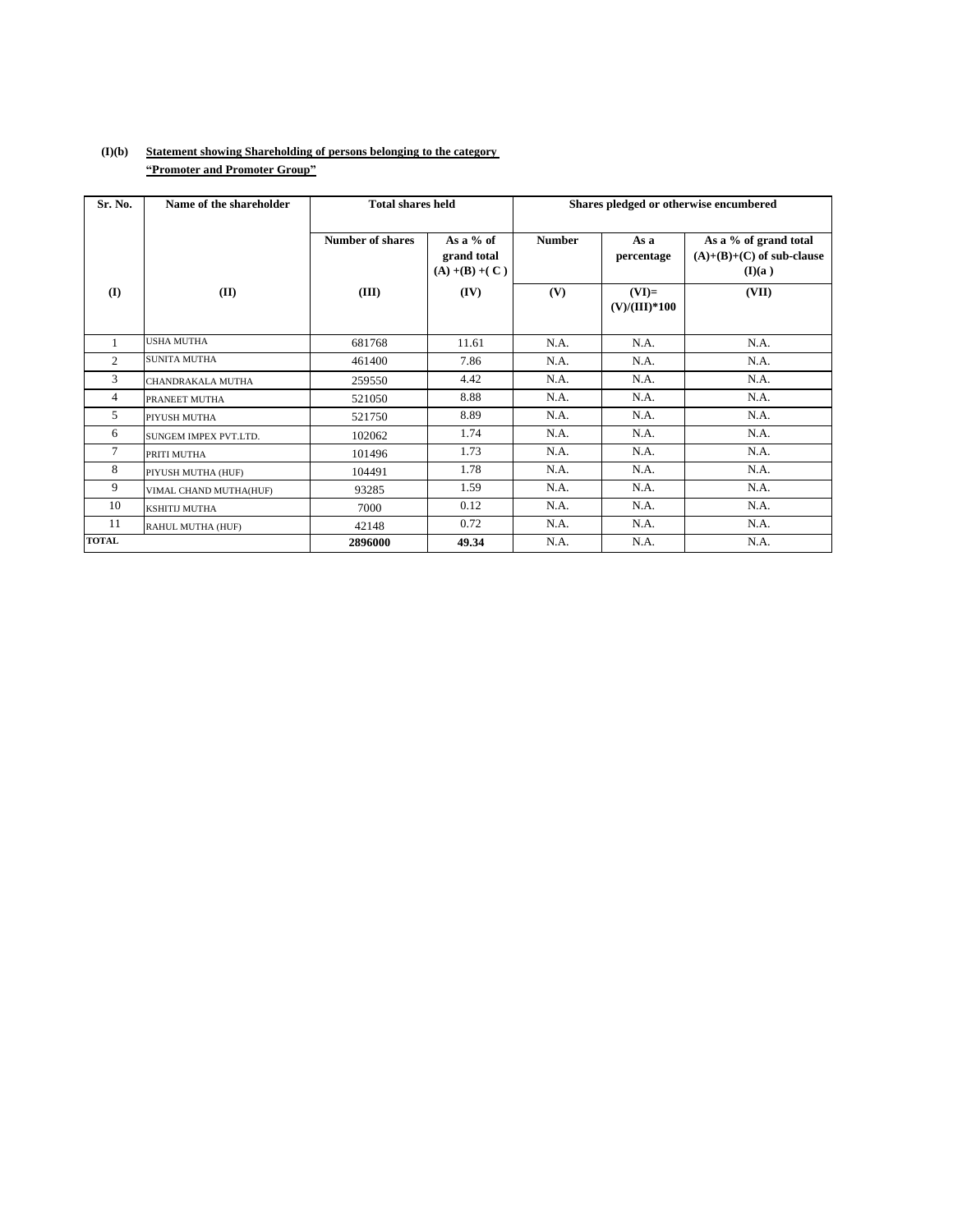# **(I)(c) Statement showing Shareholding of persons belonging to the category ìPublicî and holding more than 1% of the total number of shares**

| Sr. No.      | Name of the shareholder     |        | Number of shares Shares as a percentage of total number<br>of shares { <i>i.e.</i> , Grand Total<br>$(A)+(B)+(C)$ indicated in Statement at<br>para $(I)(a)$ above} |
|--------------|-----------------------------|--------|---------------------------------------------------------------------------------------------------------------------------------------------------------------------|
|              | SWASTIKA INVESTMART LIMITED | 244694 | 4.17                                                                                                                                                                |
|              |                             |        | 0.00                                                                                                                                                                |
| <b>TOTAL</b> |                             | 244694 | 4.17                                                                                                                                                                |

#### **(I)(d) Statement showing details of locked-in shares**

| Sr. No.      | Name of the shareholder | in shares  | Number of locked Locked-in shares as a percentage of<br>total number of shares { <i>i.e.</i> , Grand<br>Total $(A)+(B)+(C)$ indicated in<br>Statement at para $(I)(a)$ above} |
|--------------|-------------------------|------------|-------------------------------------------------------------------------------------------------------------------------------------------------------------------------------|
|              | NIL.                    | NIL        | <b>NIL</b>                                                                                                                                                                    |
| <b>TOTAL</b> |                         | <b>NIL</b> | <b>NIL</b>                                                                                                                                                                    |